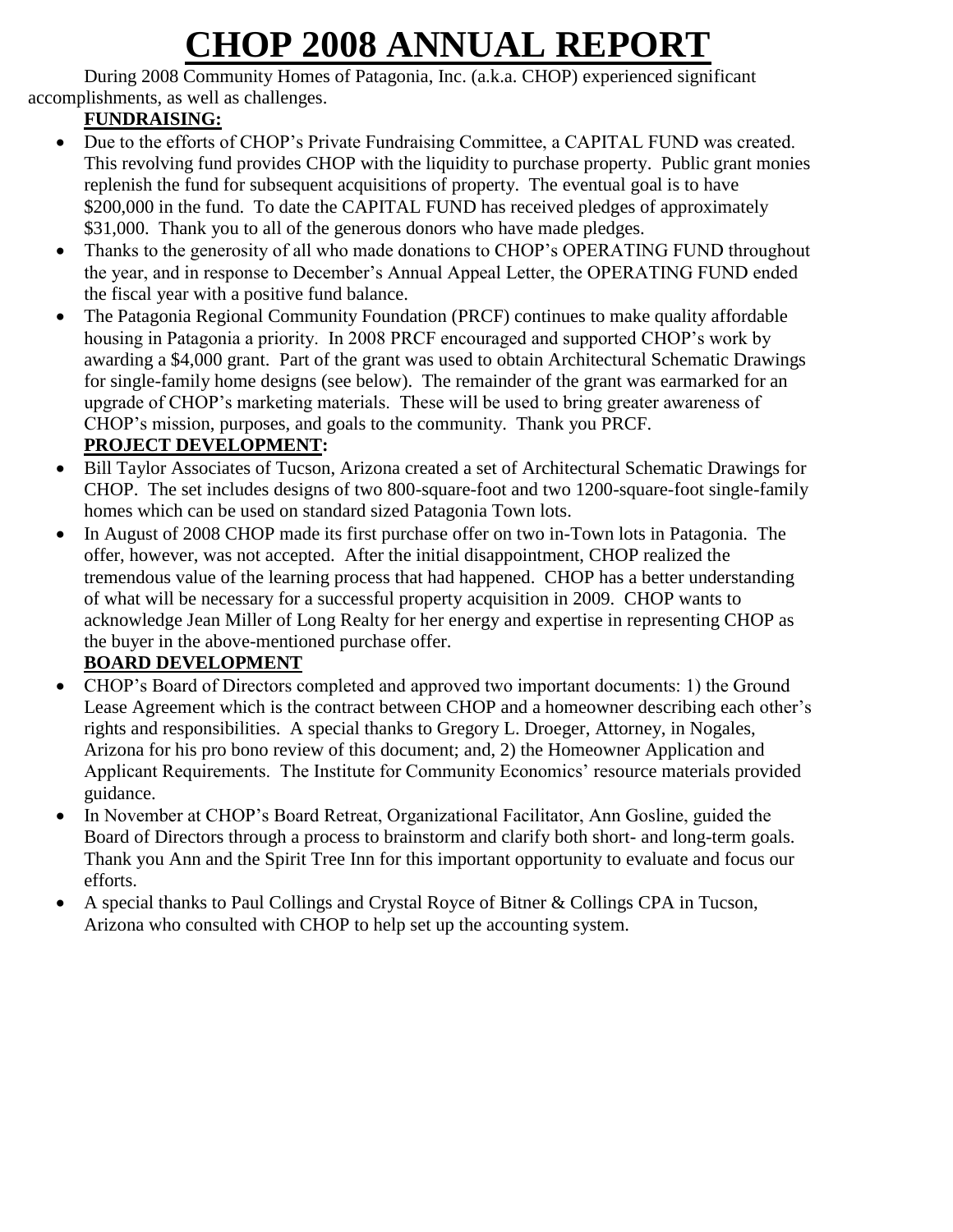

#### *CONTACT INFORMATION*

**To learn more about Patagonia's Community Housing Trust and its affordable home programs, become a member, or make a donation please contact us at:**

### **COMMUNITY HOMES OF PATAGONIA, INC. P.O. Box 1063 Patagonia, AZ 85624 (520) 394-9051**

### *CHOP HAS A WEBSITE!*

**Check it out at [www.chopatagonia.org](http://www.chopatagonia.org/) and let us know what you think.** 

## *SPRING EVENT*

**CHOP will be sponsoring "REBUILDING TOGETHER" home repair project. This is the same organization that brought "Christmas In April" to Patagonia.**

## *UPCOMING EVENT*

Patagonia Community Church 387 McKeown Ave. Patagonia, Arizona **Join Community Homes of Patagonia, Inc. for the Third ANNUAL MEMBERSHIP MEETING Saturday, January 31, 2009, 3:00-4:00 PM at**